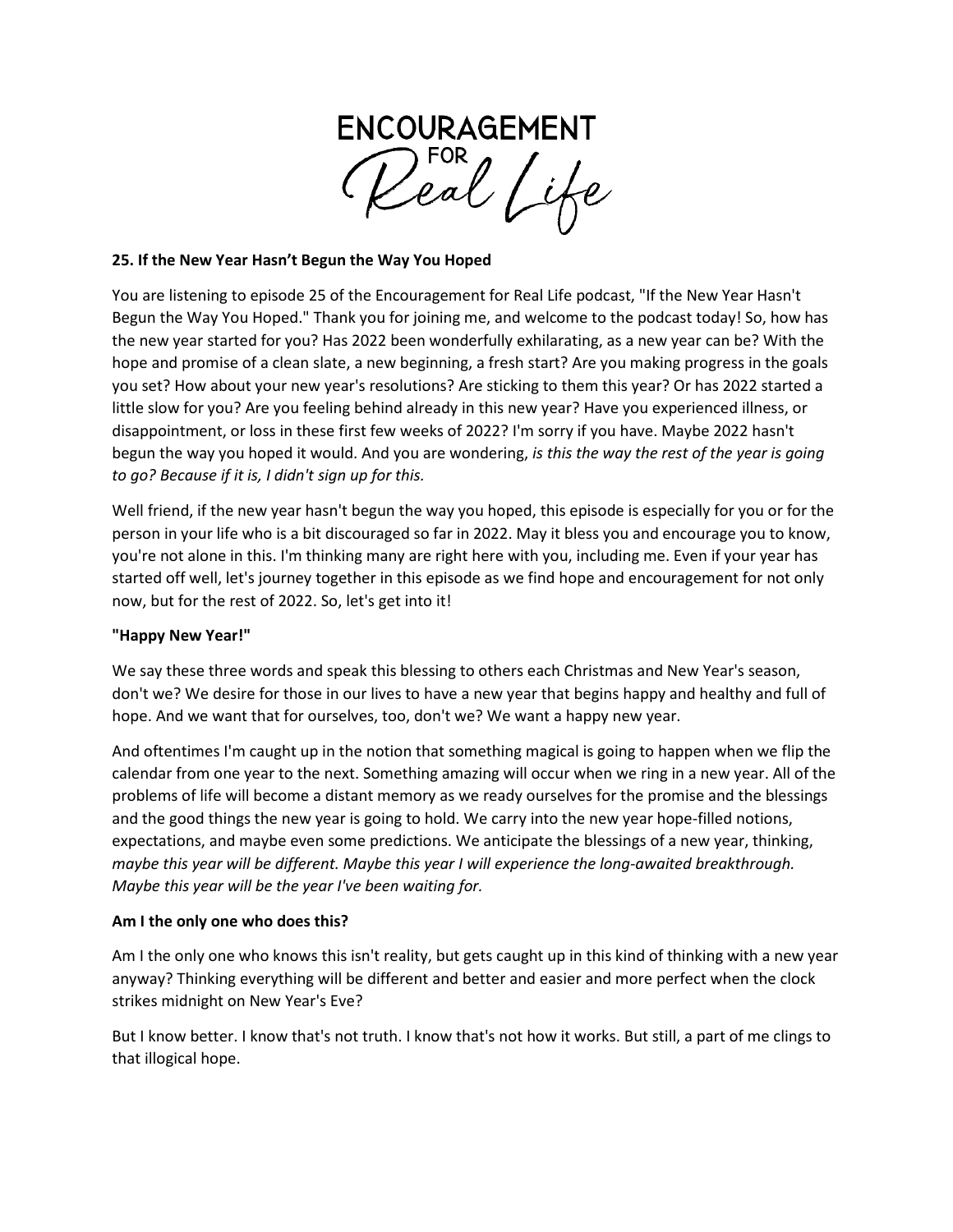Yet, here we are. In the last week of January and in the fourth week of 2022. How has the new year begun for you, friend? Has it been everything you wanted it to be? Or are you finding this new year hasn't begun the way you hoped it would?

I can't help to think about January two years ago in 2020. I started the year off strong with a goal to walk/run 75 miles that month. With a plan in place to get on the treadmill for three miles every day (minus a few days), I was ready to tackle this challenge. It wasn't easy, but I finished it on the last day, January 31. January 2020 was a happy new year for me. I felt I was on the right track for the year. 2020 was going to be incredible! I just knew it.

But we all know what happened in March of 2020. Seemingly out of nowhere, the pandemic came on the scene and shut us down. (Do you remember how the word pandemic at that time was a little foreign and scary and unnerving? It really wasn't a part of our vocabulary. Funny how quickly things change, isn't it?) What began as a happy and exciting new year, rapidly turned into a challenging and disheartening marathon of a year.

# **What about the start of this year?**

Has it been a happy new year for you? I hope so! I hope it has started out wonderfully well for you, and I pray you began this year encouraged and hopeful. Hopefully you are making progress in your goals and dreams. May 2022 be your best year yet!

But for those of us whose year hasn't started off so well or the way we hoped, I am praying for us too. Because sometimes things happen beyond our control. Actually, most things do, don't they? That's just real life.

Oh, you did all the things. You began the year with big plans, fresh hopes, and beautiful dreams. Maybe you chose your word for the year and added a Bible verse to go with it. You prayed, you pondered, and you began the year encouraged. This would be the year full of hope, promise, faith, and optimism. Because goodness, we've had two rough years of pandemic living, full of loss, heartache, uncertainties, and changes. 2022 would breathe fresh hope into your weary soul. This year would be different than the last two. You just knew it.

#### **But so far, 2022 hasn't been a cake walk.**

Challenges littered your path and a few detours caused you to veer off course. A road closed or two forced you to backtrack and search for another way. Or maybe illness has knocked on your door and uninvitingly made its way in. Or quite possibly loss and devastation are a part of these first few weeks of your year.

You can 't help but wonder, *is this the way 2022 is going to be? I was hoping for a different kind of year*. *I was thinking 2022 was* g*oing to be better.* But no. This new year hasn't begun the way you hoped.

I'm one who understands this well.

### **My new year hasn't begun the way I hoped, either.**

Because on the second day of 2022, I spent the majority of it in the Emergency Department at our local hospital.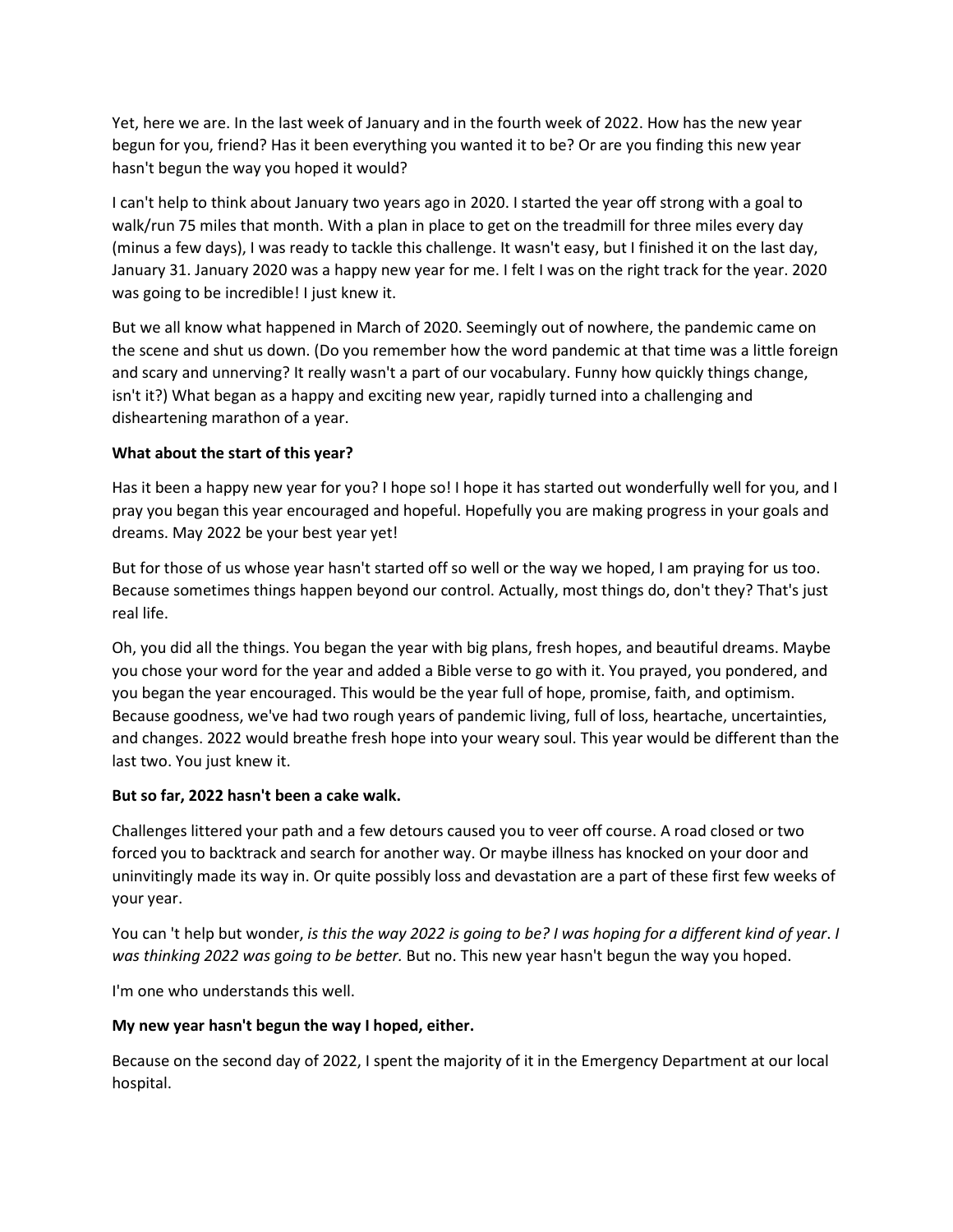I haven't shared much about this, because I wasn't sure how it was going to play out. And I'm still not sure. My immediate family knows and a few praying friends. At the beginning of the month, I also shared this with my email group, because they receive content I don't share anywhere else. That was a safe place for me to be vulnerable in the first few days following that E.D. visit. (You can receive access to my emails in the Resources link in the show notes.)

But that Sunday, January 2, my heart flipped into the fast-paced rhythm that was supposedly fixed with my cardiac ablation back in 2018. I shared about this cardiac procedure back in episode 16. That morning, no matter what I tried, I couldn't get it to go back into rhythm on my own. My heart felt like it was going to pound out of my chest. It became hard to catch my breath, beating at 162 beats per minute. I felt lightheaded and unsteady. While my husband was at work and couldn't leave, my son took me to the hospital.

To make a long story a little shorter, they shocked my heart three times in the E.D. It wouldn't budge and go back into rhythm. The doctor assumed the weakened state of my body after being ill through the end of December was a contributing factor to my fast-paced heart. I discussed this illness in episode 21. So, after hours of trying everything, they sent me home with medication and a follow up visit with my cardiologist, with the hopes my heart would convert back to its normal rhythm on its own.

#### **Talk about a year not starting the way I hoped.**

An E.D. visit was not in my plans. Nor was an abnormal beating heart. Because I had experienced no issues for three years. And now all of a sudden, out of the blue, my health was questionable in every way.

The good news is that I woke on Monday morning with my heart beating normally. Thankfully it converted through the night. I believe God converted it through the night. With the help of intermittent medication, it has stayed that way so far ever since. I'm grateful. And I pray it doesn't happen again.

But so far, these early weeks of 2022 have been filled with doctor appointments, medication, concern, uneasiness, and a little worry. This heart episode has consumed my life. I had different plans for the beginning of this year. Plans to begin editing my book and finalizing my sample chapters for my book proposal. Plans for adventure and fun and making memories. (I still haven't celebrated my near-Christmas birthday in yet.) Plans full of hope, promise, and of a happy new year.

No, the new year hasn't begun the way I hoped.

# **But I recognize God's plans are different than my plans.**

We may not understand God's plans or timing. I sure don't. But we can trust He knows what He's doing. We can trust He has us safely protected and in His care. And even though trials come, we know He is with us in them. I believe He doesn't cause these trials, but He allows them for our growth, our good, and for His glory.

This takes my thoughts to a Bible verse that encouraged me then and still encourages me today. John 16:33 in the AMPC (Amplified Bible, Classic Edition) says this:

I have told you these things, so that in Me you may have [perfect] peace *and* confidence. In the world you have tribulation *and* trials *and* distress *and* frustration; but be of good cheer [take courage; be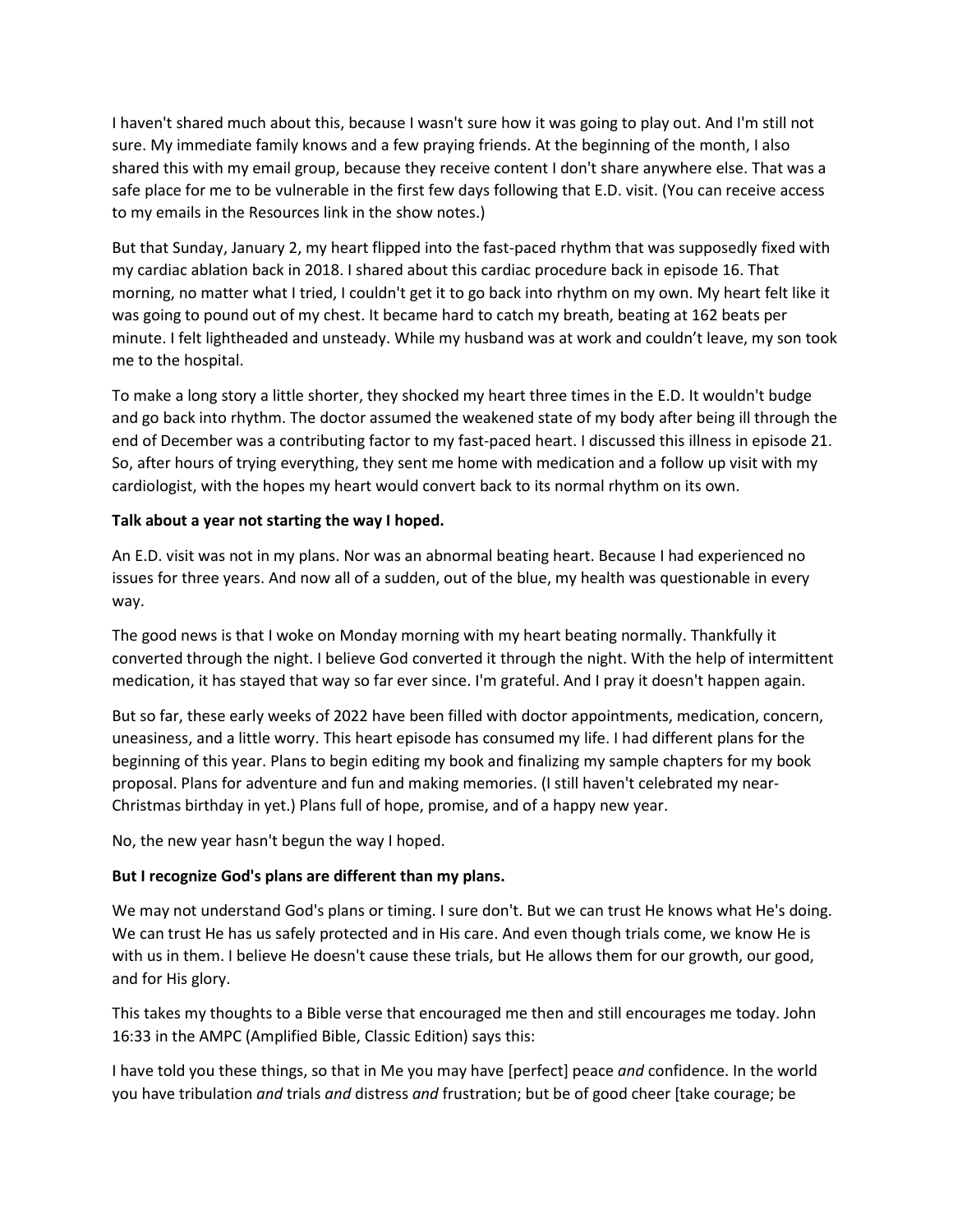confident, certain, undaunted]! For I have overcome the world. [I have deprived it of power to harm you and have conquered it for you.]

So, Jesus says here we will have tribulation, trials, distress, and frustration in this life. That's a given. It's also a given He has conquered it for us. He has deprived the trials of power to harm you and me. That encourages me so. I pray it does you, too.

### **Two more verses point us to truth when the new year hasn't begun the way we hoped.**

Don't run from tests and hardships, brothers and sisters. *As difficult as they are, you will ultimately* find joy in them; if you embrace them, your faith will blossom under pressure *and teach you true patience* as you endure. *And true patience brought on by* endurance will equip you to complete the long journey *and cross the finish line*—mature, complete, and wanting nothing. James 1:2-4 VOICE

I know what I'm doing. I have it all planned out—plans to take care of you, not abandon you, plans to give you the future you hope for. Jeremiah 29:11 MSG

### **Yes, God knows what He's doing.**

And sometimes just recognizing that truth gives us the peace and assurance we need. Especially when the new year hasn't begun the way we hoped.

And if 2022 hasn't begun the way you hoped either, we can trust this doesn't mean the year will be a wash. It doesn't mean you and I can't live with hope through the remainder of this year. It doesn't mean the rest of 2022 will be like this. No. God has good plans for your life and mine. Because of Him, our future is full of hope and unending promise. Re-read Jeremiah 29:11 again. Do a bible word search on the word future. Or go to openbible.info and type in the search the word "future" or "plans for the future." You'll find timely encouragement for this moment and in the days to come.

There really is hope for you in days to come. So your hope will not be cut off. Proverbs 23:18 NIRV

# **Could it be we've been looking at the wish, "Happy New Year," all wrong?**

Is it possible it could mean so much more? Maybe our focus has been on the "happy" that this world is about. And what this world considers happy. Hmmm. Could it be we've been focused on the wrong kind of happy? This Bible verse puts a different spin on it.

Happy is the person who can hold up under the trials of life. *At the right time,* he'll know God's sweet approval and will be crowned with life. As God has promised, the crown awaits all who love Him. James 1:12 VOICE

So, even if this new year hasn't begun in the way we hoped, maybe there's a bigger picture we're missing. Maybe God's version of happy for us is entirely different than what we think it should be. And don't you agree, His version is the one that matters most?

#### **We still have hope, even when the new year hasn't begun the way we hoped.**

I invite you over to the Encouragement for Real Life Community on Facebook where we are discussing this today. You'll find it to be an uplifting space filled with people like you and me who are seeking encouragement for our real lives right now. The link to this group is in the show notes.